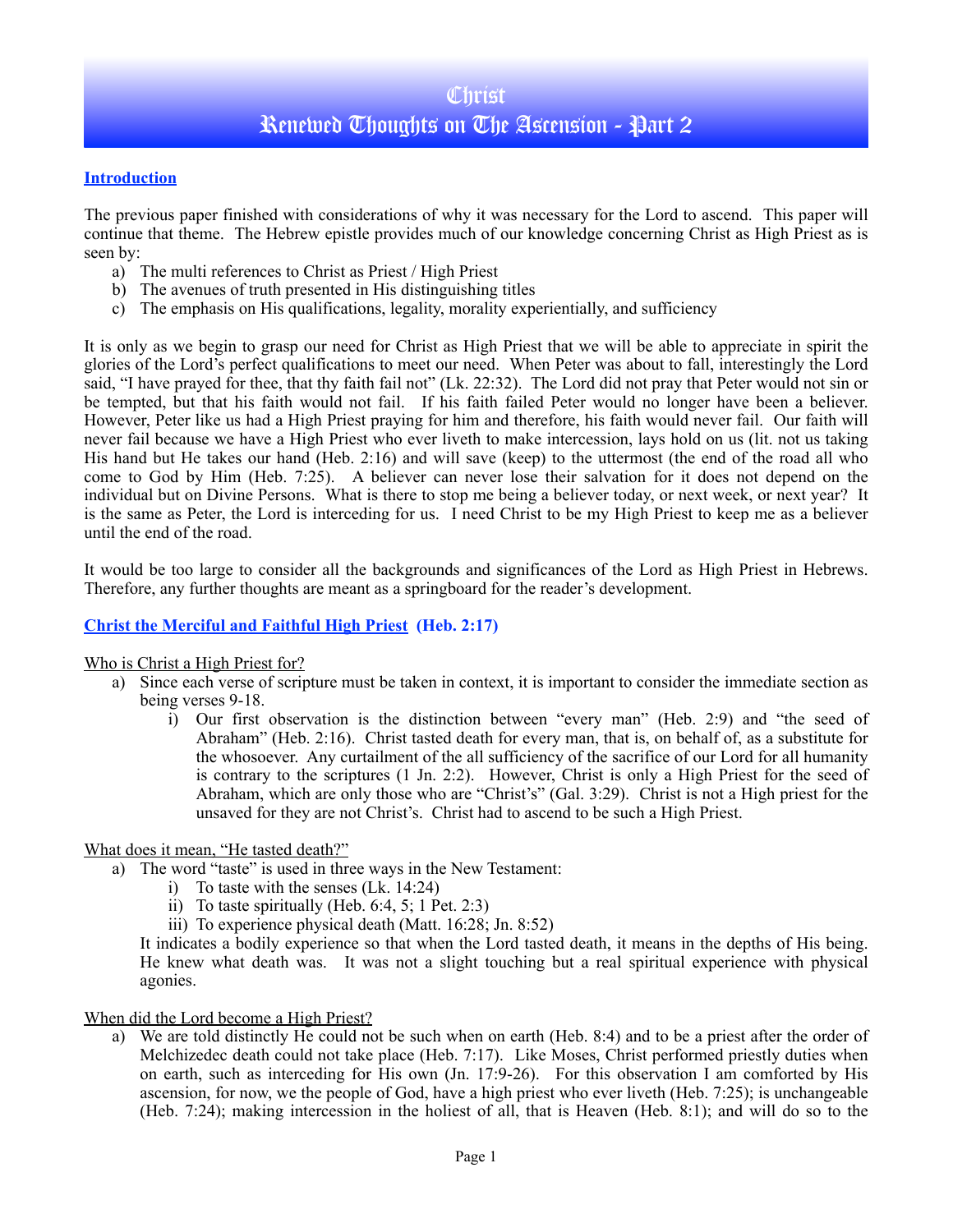uttermost, that is, the end of our earthly journey (Heb. 7:25). That could never have occurred had He not ascended.

#### His perfecting

- a) Observe the distinction between how the Lord is spoken of in Heb. 2:10 and Heb. 2:17. In the first reference He is "Captain", and the second He is "Merciful and faithful High Priest". To be such He had to be "perfected".
	- i) The Lord was being made perfect, not regarding His personal perfections but in experience. There were two matters needed for His being "made perfect". Being God He knew His people suffered but had never known what it was like to live in a world where God was just someone to be used when needed, or given lip service to, or despised, to suffer, and be hated because as an individual he lived for the glory of God. Many a saint has known mockery, despising, physical suffering, poverty etc., and have been able to endure it due to the High Priestly ministry of the Lord sustaining them. That could never have happened had the Lord not ascended.
	- ii) He had to take part of that which we are, that is humanity, and while the Lord was made in the likeness of sinful flesh (Rom. 8:3), He was never made sinful flesh. Our Lord was not only a perfect man, but was perfectly man having a body (Heb. 10:5), soul (Jn. 12:27) and spirit (Jn. 11:33). Wonderful truth, He brought manhood into the spirit world, namely Heaven.
	- iii) He had to enter death and destroy Him who had the power of death, that is the Devil, and release from the fear of death. There would be no comfort in having a High Priest who never knew what it was to face death and actually die, trusting in God to raise him from the dead. We need a priest who has faced that experience. I have been with various saints who were dying and they did so at rest, knowing consciously or unconsciously the Lord was there succouring them because He has ascended and is their High Priest.
	- iv) Our "Captain" (the word translated indicates a leader), walked the pathway of the child of God and knew by experience in a deeper more intense way the experiences the saint would face. This is more than the Lord knowing what it was to be hungry, thirsty or weary. This is not only knowing those experiences but enduring them for the glory of God, knowing they were permitted by God. Now having been made perfect and in such perfection as becoming appropriate (suitable to the character of God) to God (Heb. 2:10), He is now in Heaven and with His learning experiences over, He has become our High Priest and able to succour us. He is perfected.

Satan's Destroyer and Our Deliverer

a) Christ "destroyed him that had the power of death" (Heb. 2:14). What does it mean the "power of death?" When man sinned death was a condemnation from God. Since man had sided with Satan, he and death were legally under his domination. He had the power to retain the individual in death for man had died in his sins. Possibly Satan thought he had checkmated God, for if God was to retain His righteous condemnation of death for the one who sinned, that could not be nullified. Furthermore, since Satan had the legal right to death and man's eternal damnation, no human being could get release for oneself or others because they all have sinned. However, God is never checkmated. There was a glorious alternative, a sinless man who would, of His own volition, enter the domain of Satan and then rise from death thus breaking the power of death and Satan. It was not just a resurrection, the Lord broke the retaining legal power of Satan and the physical domination of death. By so doing, it results in none being able to escape a resurrection, none can be held by death in defiance of the resurrected Christ. Furthermore, He rose from the dead never to die again and lives in an indissoluble life.

### The Lord is a merciful and faithful High Priest

a) There are two aspects to the high priestly work of our Lord Jesus. His work of propitiation and that of His pastoral work. The work of the Lord's propitiation is of major importance because there is the problem of sin. Even though we are believers we still sin. We need our Lord Jesus to make reconciliation for the sins of the people. We can confess and our sins are forgiven but what about those times when we do not know we are sinning? It is then the work of Christ as our advocate steps in. Sin must be removed